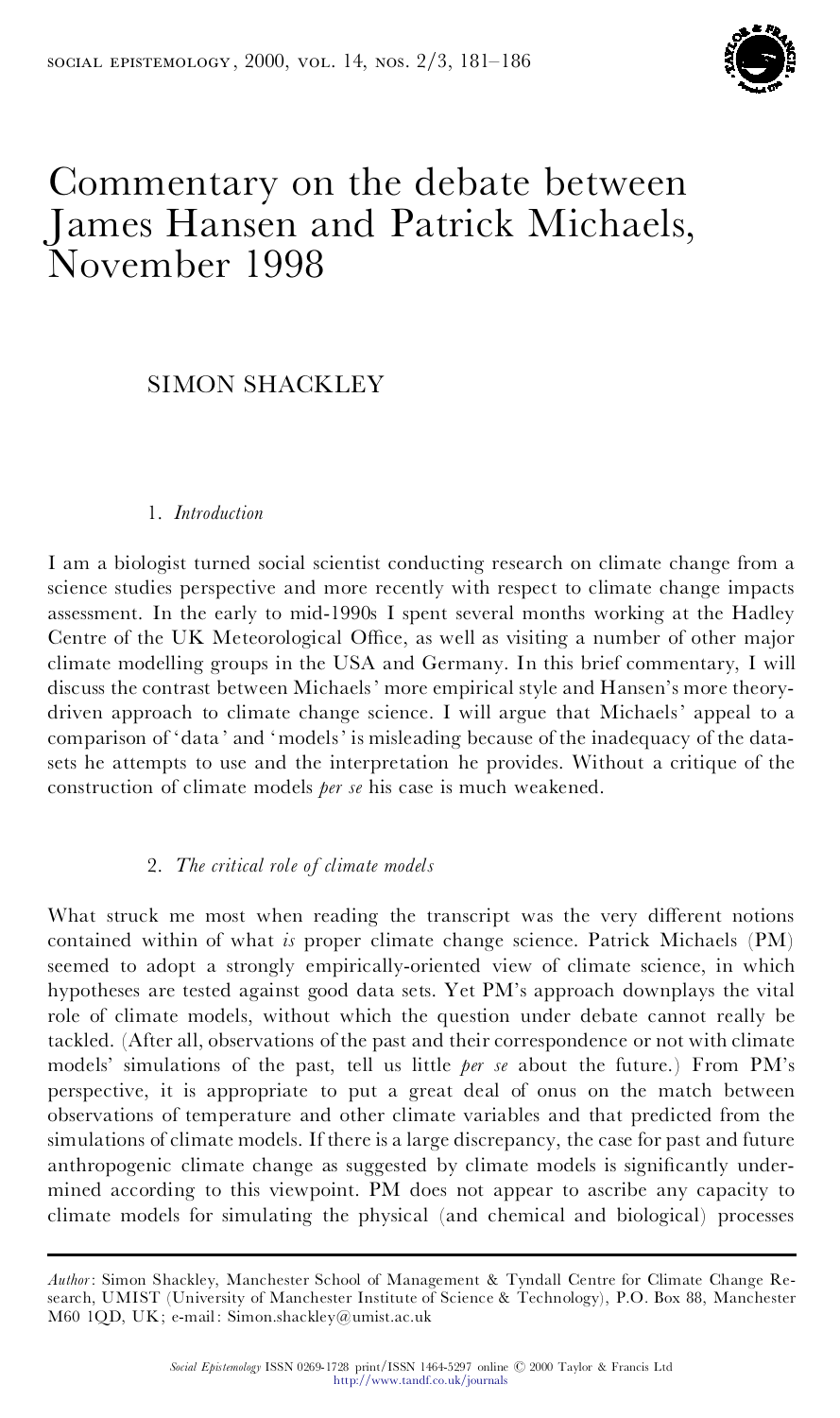which are responsible for generating climate change. If one ascribes some predictive capacity to climate models because of the physical and empirical understanding and knowledge which lies behind them, then PM's criticisms are less convincing. They are less convincing because PM doesnot provide us with an alternative method or approach for thinking about future climate change due to human-induced emissions of greenhouse gases. The critique is also less convincing because the observations upon which PM draws his case are not good enough to bear the weight of the argument he wishes to make.

As James Hansen (JH) notes at several points, it is no good comparing climate model simulations against short observational records (10–20 years). Longer time-series of observations would be required for PM's case against the models to be convincing on this basis. It is interesting that JH does not specify what sort of observational records (how long, with what coverage, including which climate variables, etc) would be needed before the case for or against the ability of climate model's to simulate past climate would become more convincing. Perhaps the modellers do need to be more up front about what empirical and observational statements would be required for that community to really question their models and the plethora of theories, approximations, data and so forth which goes into making a climate model.

I am inclined to trust JH's position more than PM's because JH is dealing with both climate model simulations *and* data as a joint and iterative system by which more robust knowledge is produced. PM, on the other hand, is appealing to common sense notions of whether the 'data supports the theory ', without recognizing the limitations of that position. The data itself is not a straightforward representation of 'reality', but a highly selective and usually spatially- and time-limited portrayal (as well as being frequently a human construct, such as 'global mean temperature ' or 'sea-surface temperature '). The climate models, meanwhile, are not merely 'theory', but incorporate data through validation and as input data during model construction and operation, often using the model itself to interpolate missing data points (e.g. as for values of sea-surface and landsurface temperatures) where that data is required as an input. Once we blur the distinction between 'theory ' and 'data ',PM's position of comparing one against the other becomes less tenable, but so also do the climate modellers have a greater role in analysing the implications of the interrelationship between data and theory.

Unfortunately, JH does not explain clearly the role of models and observations in the construction of knowledge on climate change and human influences, though other climate scientists have done so succinctly (for example, Mahlman 2000). JH is also rather too quiet about the sources and significance of uncertainties : a clear discussion of uncertainty would have strengthened his case by showing that he was being self-critical, not over-stating his position and would have helped members of the audience to use their own judgement in evaluating knowledge-claims. Yet, it is also striking just how quiet PM is on the subject of scientific uncertainties. One is immediately suspicious of accounts of highly complex open environmental systems which leave out a proper discussion of uncertainty !

#### 3. *Where does the* W*arming occur?*

In the transcript, PM states that  $95\%$  of the observed warming since 1945 had occurred in air masses that were below freezing. JH questioned this high percentage, stating that: ' I don't frankly agree with the 95% number…'. During the debate PM stuck to the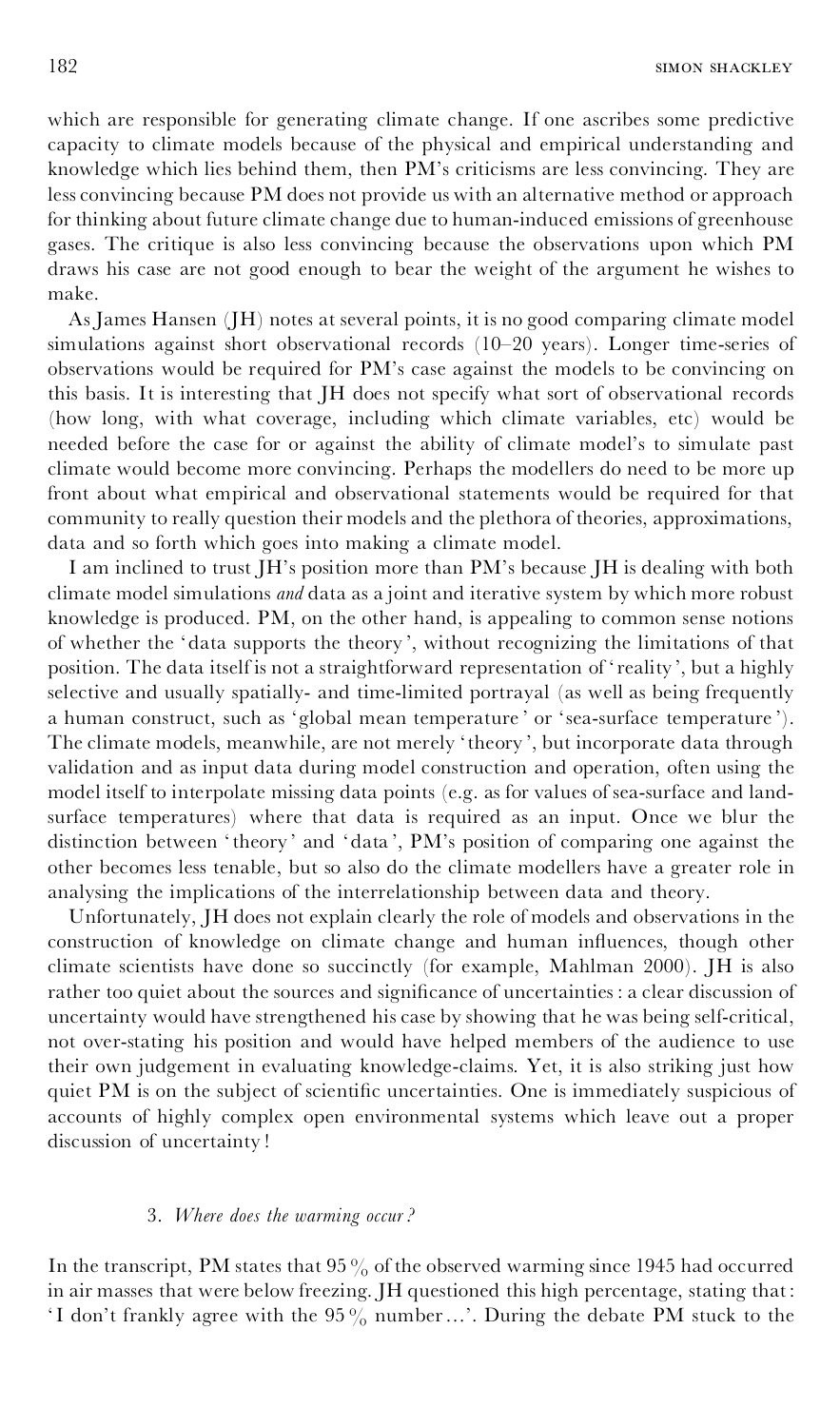$95\%$  figure, though subsequently an error was identified during peer-review of PM's paper and the correct value is apparently 78%. JH's intuition that 95% was too high a value is perhaps reassuring. In a recent paper by Jones *et al*. (1999), a global analysis of warming is presented for 1925–1944 and 1978–1987. Areas where statistically significant warming has occurred is indicated (see figure 1, Jones *et al.* 1999).

Whilst the scope of this data is not quite the same as could be the longer time-series examined by PM, it does illustrate that the areas with significant warming locally are not just confined to Siberia and NW North America, though warming is indeed more pronounced in these regions. To identify what is statistically signicant, it is necessary to take account of local variability : temperatures in higher latitudes vary more than those in equatorial regions, yet PM doesnot appear to include local variability in his analysis (Jones 2000). It is this statistical warming which is likely to be important in terms of climate change impacts, since societies and ecosystems which are used to a relatively stable climate regime will be more vulnerable to a smaller change than societies adapted to a more variable climate. In that sense,  $0.5\text{ °C}$  could be much more important in the tropics than say 2 °C over Siberia (Jones 2000). Clearly, however, there are unanswered scientific questions on the spatial and temporal patterns of warming. The value of the work of PM and other sceptics is that it pushes the mainstream climate scientists to address some questions they might not otherwise concentrate upon.

#### 4. *Arguing styles*

The audience for the debate was a professional body of scholars and journalists who have an interest in science from a humanistic perspective. It is somewhat difficult to know how this audience influenced the way that the speakers presented their respective cases. In any case, I found it surprising that JH did not call upon the combined forces of the scientific community as represented in the reports of the IPCC in making his case. His commentary relies too much on his own work which, whilst excellent, is not as persuasive to such an audience as a body of work that has been thoroughly reviewed for accuracy and robustness by leading climate change scientists. That international process of extended peer review involving hundreds of specialists—supporters and critics alike—does stand for something of immense signicance in terms of the reliability of the knowledge base. It is a far more rigorous process than conventional academic peer review, where three or four specialists only are involved.

PM, meanwhile, seemed at times to confuse and mystify rather than clarify the issues for the audience. For instance, his claim that the IPCC has reduced its estimate of warming due to human emissions since the first assessment report of 1990 is not quite accurate. A range of values is provided in that and subsequent reports. The range—from 1.5 to 4.5 °C global mean surface warming for a doubling of carbon dioxide concentrations in the atmosphere relative to pre-industrial—has not changed for 20 years. The more signicant point, perhaps, is that the precise meaning and interpretation of the climate sensitivity has shifted over that time to accommodate new knowledge, new model runs and to maintain consistency in the range in the absence of any better estimate (e.g. van der Sluijs *et al*. 1998).

Both JH and PM miss a trick by not responding more directly to each other's criticisms—the impression given to the reader is that perhaps they do not have a response. For example, PM does not respond to JH's explanation of why you would not expect the temperature at the surface to change by exactly the same amount as it does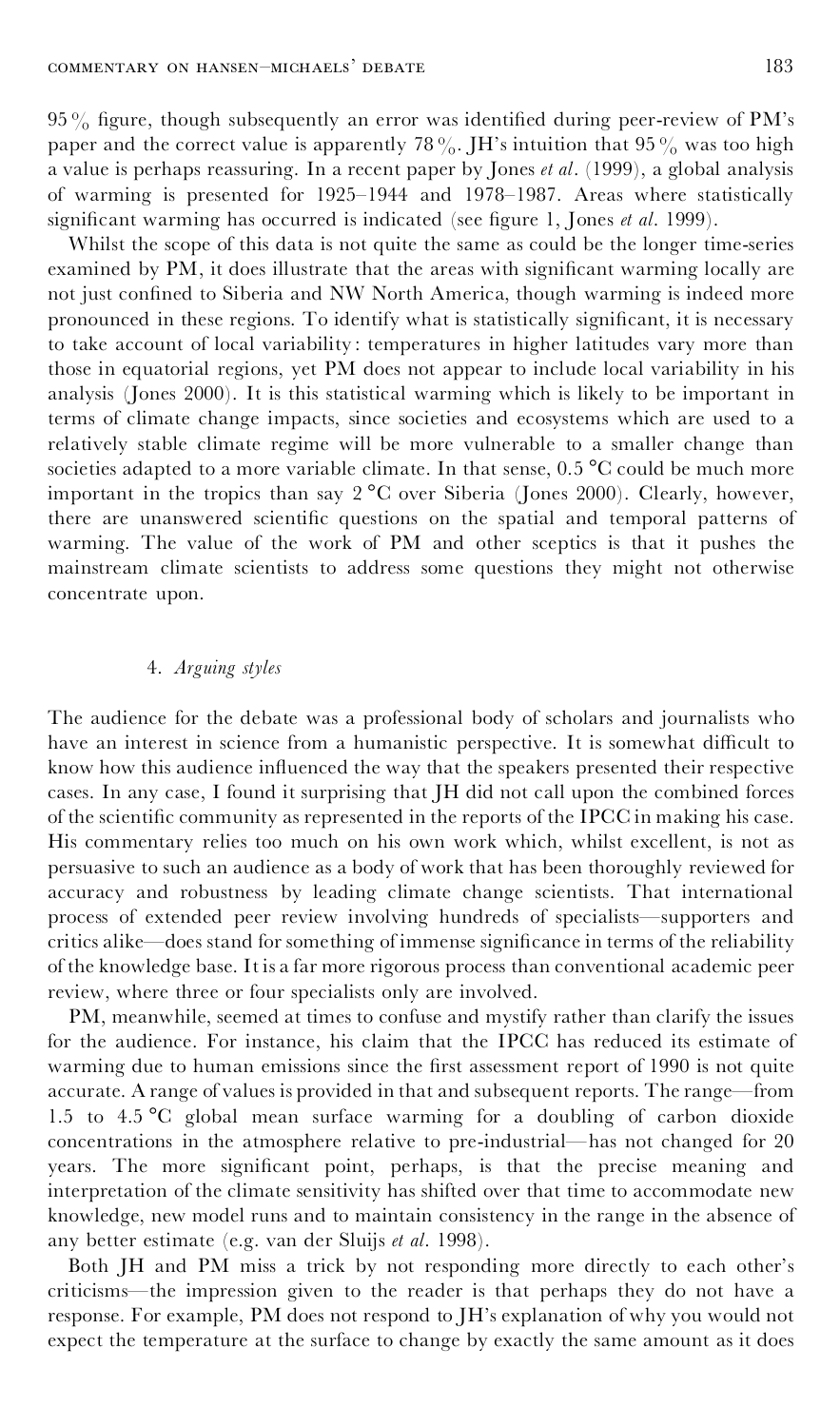in the troposphere, meanwhile, over a period of 20 (as opposed to say 50) years. JH had to be persuaded at one point by a member of the audience to counter PM's points directly.

#### 5. *Socio*-*economic and political argumentation*

Both JH and PM seemed to falter on analysis of the socio-economic and political ramifications of climate change. The question being debated did require of them that they address the implications of climate change, as it referred explicitly to limiting greenhouse gas emissions because of climate change. Perhaps it was asking too much of one person that they could address both the scientic question of whether anthropogenic climate change has or will occur, and infer from such climate changes the socioeconomic impacts and appropriate responses *vis-à-vis* emission reductions? Certainly, JH's overall case would have been more convincing if he had had more time to argue for the scientific case that anthropogenic climate change is already, and will continue, to occur.

As for PM's views on the impacts and responses, the socio-economic arguments he made were interesting, but not a critical or thorough analysis (and clearly could not be given the limited time available). For instance, to argue that the market will simply identify low-carbon energy technologies by itself is to adopt a particular view of how markets work (largely neo-classical) which is not accepted by many professional economists. What about obstacles to the functioning of markets due to subsidies, trade barriers, oligopolies, high transaction costs, national and regional cultures, training and skills shortages, etc ? What about evidence that markets left to their own devices never invest sufficiently in longer-term  $R&D$  because of the requirements for return on investment in the near term and discounting ? PM makes an interesting point about the role of adaptation to climate change in modifying the extent and costs of impacts—a feedback that has tended to be underestimated by many climate impacts specialists. However, selective and anecdotal arguments about the role of incremental adaptation to past changes in parts of the USA are hardly convincing as a thorough or sufficient analysis of the role of adaptation to future climate change impacts at a global scale. None of this is to say that PM's views are not valid and interesting—only that they are highly selective.

PM was quite open about his own political viewpoints, an openness which I admire. I could not help but wonder how much these strong core values influenced his interpretation of uncertain science—science which is open to interpretative flexibility. I think that PM should have addressed that question head on. Likewise, it would have been refreshing if JH had opened-up a bit more about his own core values and how they might have influenced his interpretation of uncertain climate change science. Whilst the notion of the objective scientist appeals to our sense of the heroic individual in search of the truth come what may, I wanted to see some recognition of the scientists' own (multifaceted) humanity. As PM points out, there are various statements that IH has made in public which do involve a selective interpretation of uncertain model results. Such interpretations cannot be 'proven ' according to the conventional notion of scientic proof because climate models cannot themselves be 'proven ' or 'validated ' but at best ' confirmed', as Oreskes *et al.* (1994) have argued persuasively from a philosophical/ logical perspective, and colleagues and I have argued with respect to climate models (Shackley *et al*. 1998, 1999, 2000).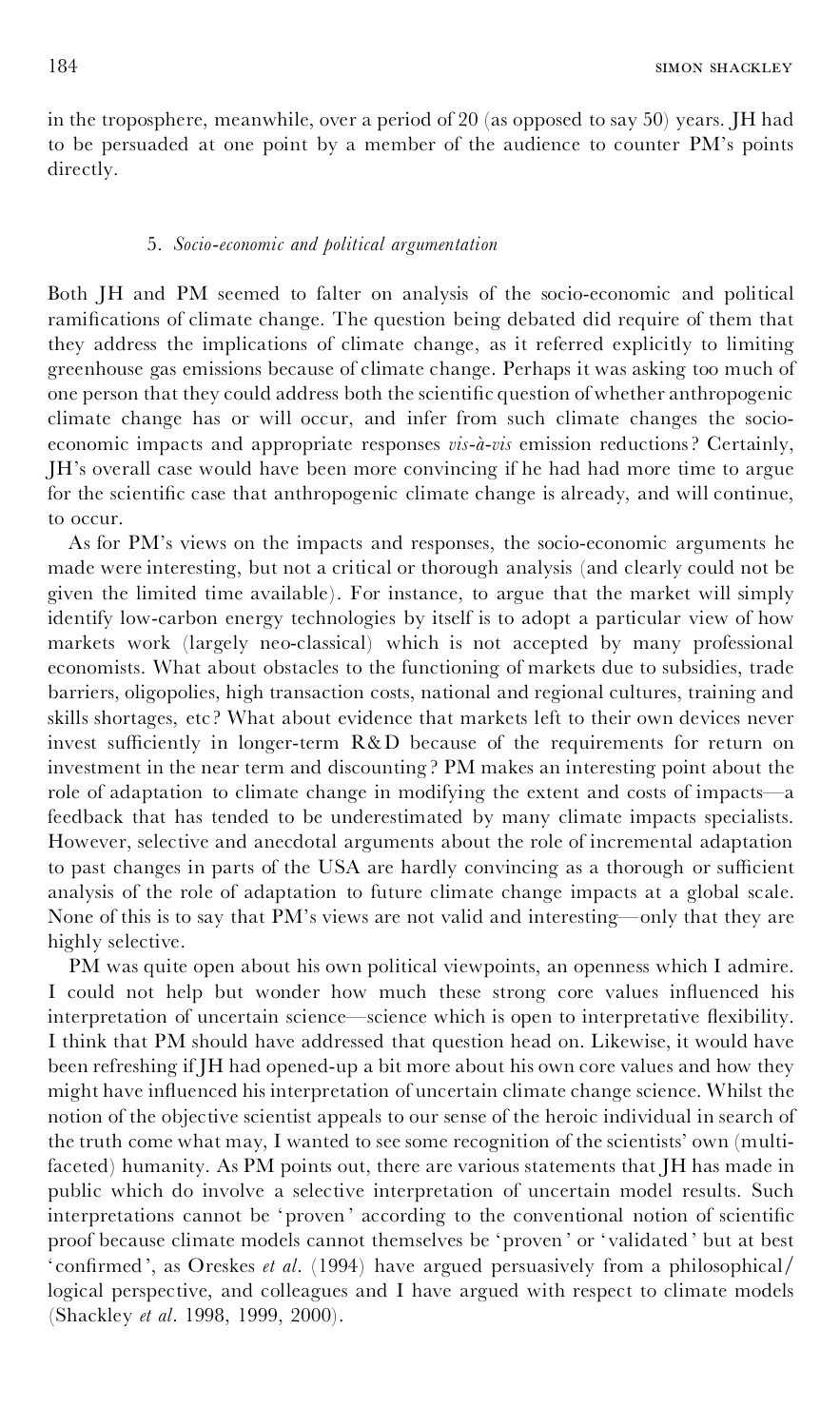Because climate models are associated with assumptions, beliefs, practises and instruments—what Kuhn calls a paradigm—they cannot be merely 'objective '. If interpretation of uncertain knowledge based on prior assumptions, beliefs and practises is involved, then we have to ask what informs that interpretation, those assumptions, beliefs and practises. To maintain that social and institutional values and beliefs have nothing to do with it just seems implausible, which isn't to say that it is never possible. For argument and supporting empirical evidence of how interpretation and judgement in the climate sphere is not simply the translation of 'objective ' knowledge see Shackley (2000) and Edwards and Miller (2001). Most people wouldn't spend a lifetime pioneering climate modelling, without that lived experience at personal, institutional and policy levels having some effect upon their interpretation and judgement. The mistake is perhaps to think that there is anything unusual or wrong about this influence and to close ourselves off to the possibility that multiple values are part and parcel of scientific endeavour.

#### 6. *Concluding comments*

In this short commentary I have perhaps revealed my own position as a 'believer' but hope that I have also raised some critical questions for both the speakers. Overall, I agree more with JH than with PM, but admire PM's skills as a debater. The exchange reassures me that a lively critical debate on the science of climate change is occurring in the USA, but I am concerned about the connections that are not as visible as the debate set before us here. How have the 'contrarians' influenced political thinking behind closed doors? How have scientific arguments been presented behind-the-scenes to the automobile, energy, agricultural and chemical industries and has this reflected the state of knowledge from both mainstream and contrarian perspectives? If not, then something is seriously wrong with the provision of scientific advice to both the private and public sectors. Ironically, in the UK we may be in danger of believing in the science *too uncritically*. Four government-sponsored climate change scenarios of temperature, rainfall, sea-level rise and other climate variables from one climate model are now being used in numerous public and privately-funded projects on climate change impacts. Whilst they cover a range of possibilities, it could be potentially misleading to believe that the four scenarios encompass the changes suggested by other models or methods.

#### *Acknowledgements*

I would like to thank Tim O'Donnell and Gordon Mitchell for making helpful suggestions on how to improve this text, and Phil Jones for his contribution on analysis of global patterns of warming.

#### *References*

Edwards, P. and Miller, C. (eds), (2001). C*hanging the Atmosphere: Science and the Politics of Global Warming* (Cambridge, MA: MIT Press).

Jones, P., 2000. personal communication.

Jones, P., New, M., Parker, D., Martin, S. and Rigor, I., 1999. Surface air temperature and its changes over the past 150 years. *Reviews of [Geophysics](http://cherubino.catchword.com/nw=1/rpsv/8755-1209^28^2937L.199[doi=10.1046/j.1365-2923.1999.00270.x])*, **37**, 173–199.